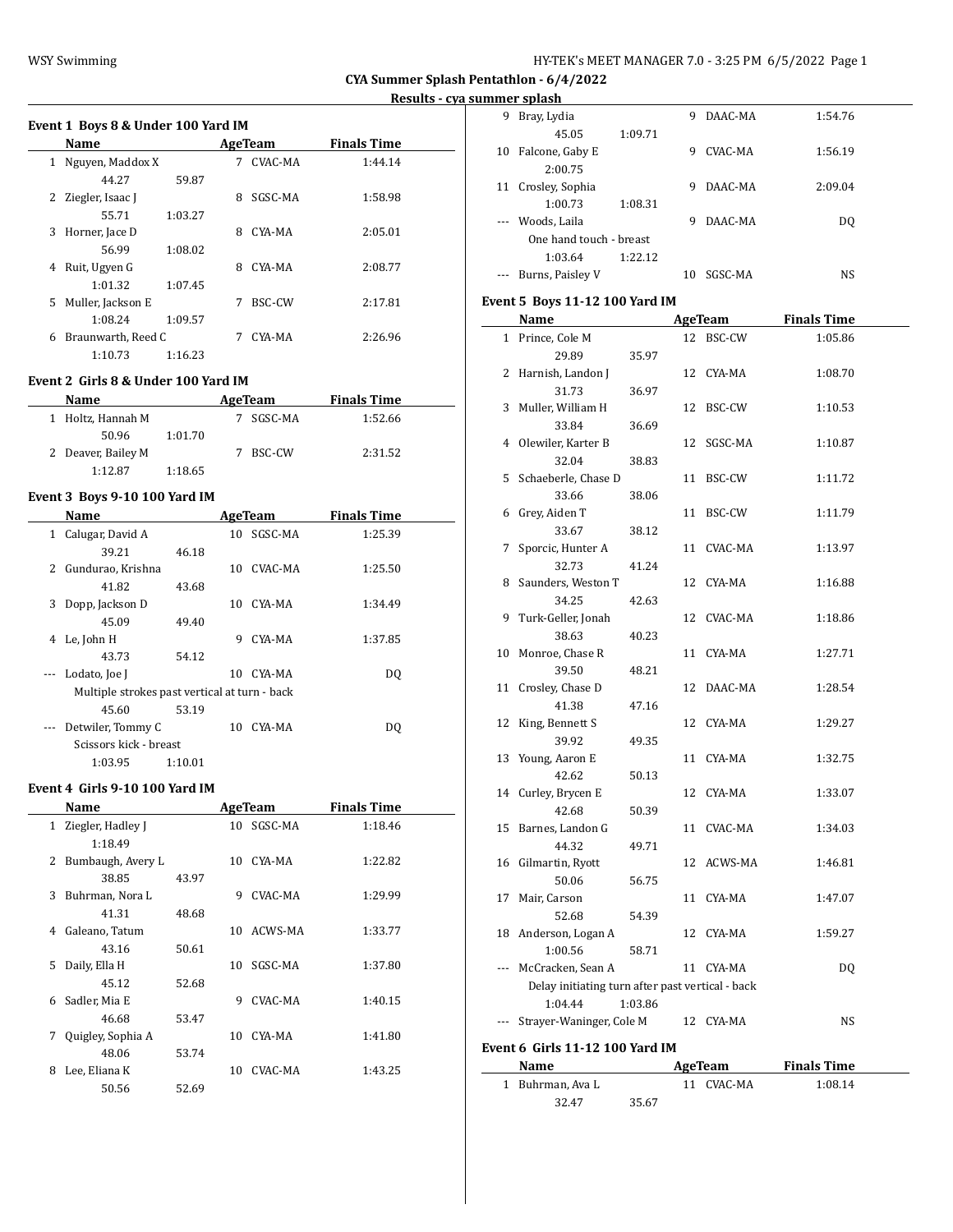# WSY Swimming WSY Swimming HY-TEK's MEET MANAGER 7.0 - 3:25 PM 6/5/2022 Page 2

**CYA Summer Splash Pentathlon - 6/4/2022**

**Results - cya summer splash**

|     | (Event 6 Girls 11-12 100 Yard IM) |       |    |            |                    |  |  |  |  |  |
|-----|-----------------------------------|-------|----|------------|--------------------|--|--|--|--|--|
|     | Name                              |       |    | AgeTeam    | <b>Finals Time</b> |  |  |  |  |  |
| 2   | Nguyen, Sofie L                   |       |    | 12 CVAC-MA | 1:10.15            |  |  |  |  |  |
|     | 32.16                             | 37.99 |    |            |                    |  |  |  |  |  |
| 3   | Le, Elizabeth H                   |       | 11 | CYA-MA     | 1:17.13            |  |  |  |  |  |
|     | 35.63                             | 41.50 |    |            |                    |  |  |  |  |  |
| 4   | Daily, Addy E                     |       | 12 | SGSC-MA    | 1:17.45            |  |  |  |  |  |
|     | 35.14                             | 42.31 |    |            |                    |  |  |  |  |  |
| 5   | Slonaker, Addie G                 |       | 12 | BSC-CW     | 1:18.05            |  |  |  |  |  |
|     | 35.69                             | 42.36 |    |            |                    |  |  |  |  |  |
| 6   | Herrington, Ashlyn S              |       |    | 12 SGSC-MA | 1:22.26            |  |  |  |  |  |
|     | 37.20                             | 45.06 |    |            |                    |  |  |  |  |  |
| 7   | McKay, Kendall L                  |       | 11 | BSC-CW     | 1:23.70            |  |  |  |  |  |
| 8   | Klinke, Alexis A                  |       | 11 | BSC-CW     | 1:23.80            |  |  |  |  |  |
|     | 37.56                             | 46.24 |    |            |                    |  |  |  |  |  |
| 9   | Hierholzer, Ava J                 |       | 11 | CYA-MA     | 1:24.64            |  |  |  |  |  |
|     | 37.98                             | 46.66 |    |            |                    |  |  |  |  |  |
| 10  | Schieler, Emma P                  |       | 11 | CYA-MA     | 1:25.13            |  |  |  |  |  |
| 11  | Lane, Sunny                       |       | 12 | ACWS-MA    | 1:26.09            |  |  |  |  |  |
| 12  | Patel, Prisha T                   |       | 12 | CYA-MA     | 1:45.03            |  |  |  |  |  |
| 13  | Rainey, Emma                      |       | 12 | ACWS-MA    | 1:55.70            |  |  |  |  |  |
| 14  | Dennis, Gwenyth O                 |       | 11 | CYA-MA     | 1:58.14            |  |  |  |  |  |
| --- | Brodbeck, Madalynn I              |       | 11 | CYA-MA     | DO.                |  |  |  |  |  |
|     | One hand touch - breast           |       |    |            |                    |  |  |  |  |  |

### **Event 7 Boys 13-14 100 Yard IM**

 $\overline{a}$ 

|     | Name                            |       | <b>AgeTeam</b> |            | <b>Finals Time</b> |
|-----|---------------------------------|-------|----------------|------------|--------------------|
|     | 1 Welsh, Austin E               |       |                | 14 CYA-MA  | 1:02.89            |
|     | 29.40                           | 33.49 |                |            |                    |
|     | 2 Flemister, E.D                |       |                | 14 CYA-MA  | 1:04.02            |
|     | 29.26                           | 34.76 |                |            |                    |
| 3   | Le, Leo V                       |       |                | 14 CYA-MA  | 1:11.45            |
|     | 33.81                           | 37.64 |                |            |                    |
|     | 4 Jackson, Nathan               |       |                | 14 ACWS-MA | 1:11.57            |
|     | 32.46                           | 39.11 |                |            |                    |
| 5.  | Kane, Levi P                    |       |                | 14 CYA-MA  | 1:11.64            |
|     | 34.61                           | 37.03 |                |            |                    |
|     | 6 Turk-Geller, Brady            |       |                | 14 CVAC-MA | 1:12.16            |
|     | 33.86                           | 38.30 |                |            |                    |
| 7   | Kane, Aidan M                   |       |                | 14 CYA-MA  | 1:12.59            |
|     | 34.90                           | 37.69 |                |            |                    |
| 8   | Gallagher, Kingston B           |       |                | 13 DAAC-MA | 1:12.92            |
|     | 33.29                           | 39.63 |                |            |                    |
| 9   | Kwon, Philip K                  |       |                | 13 CVAC-MA | 1:14.17            |
|     | 34.87                           | 39.30 |                |            |                    |
|     | 10 Berkstresser, John H         |       |                | 13 CYA-MA  | 1:15.71            |
|     | 36.05                           | 39.66 |                |            |                    |
|     | 11 Falcone, Nico J              |       |                | 13 CVAC-MA | 1:16.13            |
|     | 36.05                           | 40.08 |                |            |                    |
|     | 12 Lee, Junhee J                |       |                | 13 CVAC-MA | 1:16.79            |
|     | 38.06                           | 38.73 |                |            |                    |
|     | Tate, Reese A                   |       |                | 14 CYA-MA  | <b>NS</b>          |
| --- | Seitz, Josh L                   |       | 14             | CYA-MA     | <b>NS</b>          |
|     | vent 8. Cirls 13.14.100 Vard IM |       |                |            |                    |

# **Event 8 Girls 13-14 100 Yard IM**

| <b>Name</b>      |       | AgeTeam   | <b>Finals Time</b> |  |
|------------------|-------|-----------|--------------------|--|
| 1 Billet, Pyta S |       | 13 CYA-MA | 1:08.56            |  |
| 30.26            | 38.30 |           |                    |  |

|    | ппег ѕрғаѕп            |       |    |            |           |
|----|------------------------|-------|----|------------|-----------|
|    | 2 Kalmanowicz, Lauren  |       |    | 13 SGSC-MA | 1:09.52   |
|    | 31.26                  | 38.26 |    |            |           |
| 3  | Calugar, Alexia P      |       |    | 14 SGSC-MA | 1:11.06   |
|    | 32.77                  | 38.29 |    |            |           |
|    | 4 Schaeberle, Claire E |       | 13 | BSC-CW     | 1:11.48   |
|    | 31.98                  | 39.50 |    |            |           |
| 5. | Carter, Abigail A      |       |    | 14 CYA-MA  | 1:14.53   |
|    | 34.36                  | 40.17 |    |            |           |
| 6  | Smith, Alexis M        |       |    | 13 SGSC-MA | 1:19.30   |
|    | 34.25                  | 45.05 |    |            |           |
| 7  | Hoover, Elena M        |       |    | 14 CVAC-MA | 1:19.55   |
|    | 38.11                  | 41.44 |    |            |           |
| 8  | Ilgenfritz, Chloe A    |       |    | 14 SGSC-MA | 1:21.78   |
|    | 37.34                  | 44.44 |    |            |           |
| 9  | Conway, Presley M      |       |    | 13 CVAC-MA | 1:28.23   |
|    | 43.91                  | 44.32 |    |            |           |
|    | Andrews, Allysen       |       | 13 | DAAC-MA    | <b>NS</b> |

### **Event 9 Boys 15-18 100 Yard IM**

|   | Name                    | AgeTeam |    |            | <b>Finals Time</b> |  |
|---|-------------------------|---------|----|------------|--------------------|--|
|   | 1 Wenhold, Gregg H      |         | 17 | CYA-MA     | 59.91              |  |
|   | 27.71                   | 32.20   |    |            |                    |  |
| 2 | Hendershot, Carter R    |         |    | 16 CYA-MA  | 1:01.85            |  |
|   | 27.97                   | 33.88   |    |            |                    |  |
| 3 | Snyder, Nick S          |         |    | 15 CYA-MA  | 1:03.85            |  |
|   | 28.29                   | 35.56   |    |            |                    |  |
| 4 | Lamison, Evan           |         | 15 | DAAC-MA    | 1:06.69            |  |
|   | 33.13                   | 33.56   |    |            |                    |  |
|   | 5 Arutyunov, Alex       |         |    | 15 CYA-MA  | 1:06.91            |  |
|   | 31.78                   | 35.13   |    |            |                    |  |
| 6 | Daily, Camden G         |         |    | 15 SGSC-MA | 1:08.80            |  |
|   | 30.58                   | 38.22   |    |            |                    |  |
| 7 | Gao, Andrew J           |         |    | 15 CYA-MA  | 1:09.63            |  |
|   | 32.51                   | 37.12   |    |            |                    |  |
| 8 | Thompson, Christopher L |         |    | 15 CYA-MA  | 1:11.72            |  |
|   | 32.67                   | 39.05   |    |            |                    |  |
| 9 | Holub, Benjamin C       |         | 15 | SGSC-MA    | 1:16.98            |  |
|   | 34.02                   | 42.96   |    |            |                    |  |

#### **Event 10 Girls 15-18 100 Yard IM**

|              | Name                  |       |    | AgeTeam    | <b>Finals Time</b> |
|--------------|-----------------------|-------|----|------------|--------------------|
| $\mathbf{1}$ | Bolden, Jennifer L    |       |    | 18 CVAC-MA | 1:03.03            |
|              | 29.64                 | 33.39 |    |            |                    |
| 2            | Sauder, Riley M       |       |    | 15 CYA-MA  | 1:05.27            |
|              | 29.65                 | 35.62 |    |            |                    |
| 3            | Kalmanowicz, Kate     |       | 16 | SGSC-MA    | 1:05.34            |
|              | 29.56                 | 35.78 |    |            |                    |
|              | 4 Aggen, Hanna E      |       | 17 | CYA-MA     | 1:05.77            |
|              | 30.11                 | 35.66 |    |            |                    |
| 5.           | Buss, Maddie M        |       |    | 16 CYA-MA  | 1:06.80            |
|              | 30.89                 | 35.91 |    |            |                    |
| 6            | Czerwinski, Ryleigh M |       |    | 15 CYA-MA  | 1:08.65            |
|              | 31.28                 | 37.37 |    |            |                    |
| 7            | Bookamyer, Caitlyn E  |       |    | 16 CYA-MA  | 1:09.77            |
|              | 31.60                 | 38.17 |    |            |                    |
| 8            | Fives, Kathryn E      |       | 15 | CYA-MA     | 1:10.12            |
|              | 32.95                 | 37.17 |    |            |                    |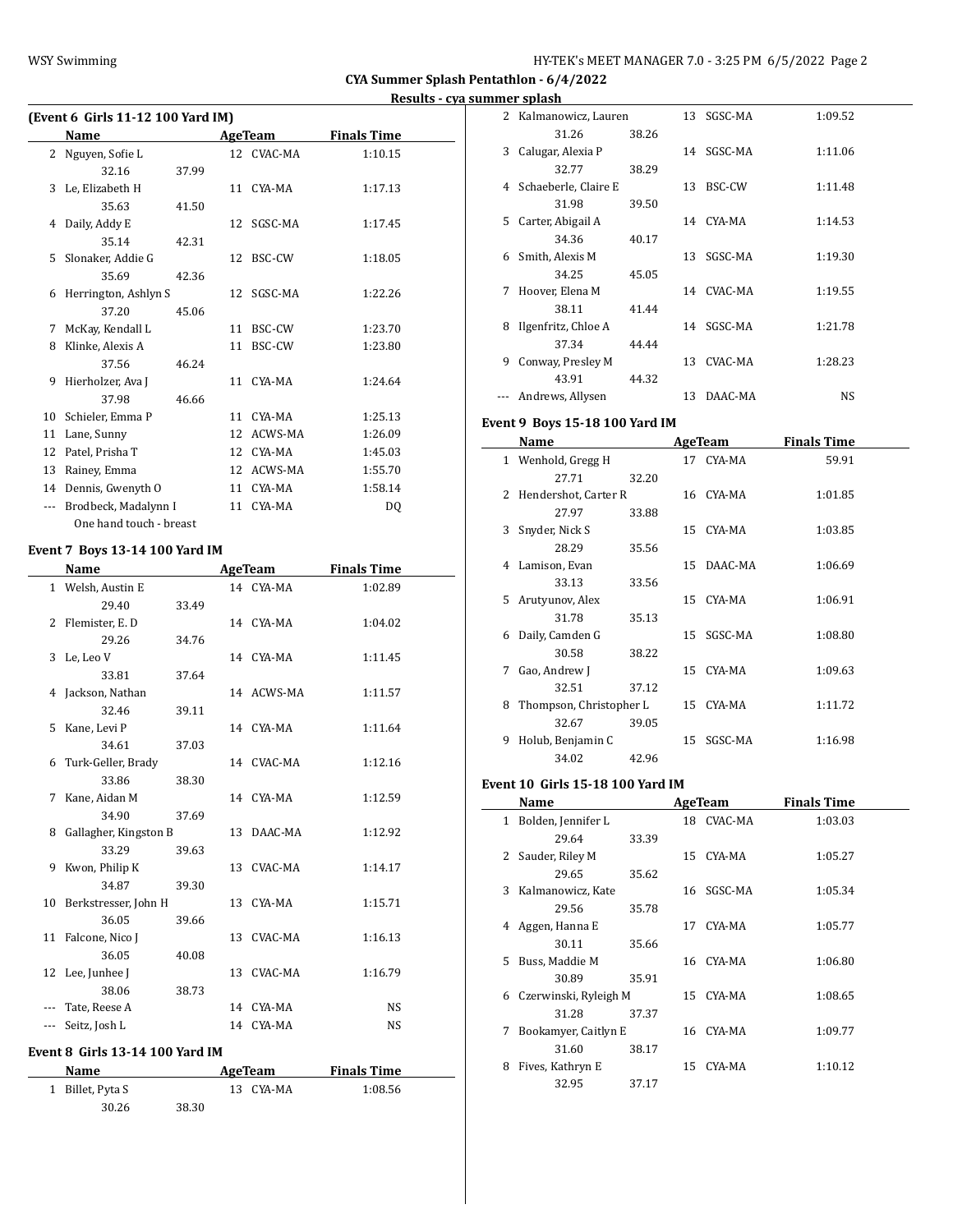| (Event 10 Girls 15-18 100 Yard IM) |                         |       |    |            |                    |  |
|------------------------------------|-------------------------|-------|----|------------|--------------------|--|
|                                    | <b>Name</b>             |       |    | AgeTeam    | <b>Finals Time</b> |  |
| 9                                  | Colina, Izelle I        |       |    | 16 CVAC-MA | 1:10.22            |  |
|                                    | 31.67                   | 38.55 |    |            |                    |  |
|                                    | 10 McCann, Callie L     |       |    | 15 CVAC-MA | 1:11.48            |  |
|                                    | 33.94                   | 37.54 |    |            |                    |  |
|                                    | 11 Dauberman, Nicole R  |       | 17 | SGSC-MA    | 1:12.16            |  |
|                                    | 32.23                   | 39.93 |    |            |                    |  |
|                                    | 12 Zimmerman, Aaliyah D |       |    | 16 BSC-CW  | 1:12.19            |  |
|                                    | 33.07                   | 39.12 |    |            |                    |  |
|                                    | 13 Salunkhe, Padmana    |       |    | 16 CVAC-MA | 1:20.71            |  |
|                                    | 38.20                   | 42.51 |    |            |                    |  |

### **Event 11 Boys 8 & Under 25 Yard Backstroke**

|                                           | Name                |    | <b>AgeTeam</b> | <b>Finals Time</b> |  |
|-------------------------------------------|---------------------|----|----------------|--------------------|--|
| 1                                         | Nguyen, Maddox X    | 7  | <b>CVAC-MA</b> | 20.34              |  |
| 2                                         | Horner, Jace D      | 8  | CYA-MA         | 24.22              |  |
| 3                                         | Bommana, Jayan R    | 8  | CVAC-MA        | 25.72              |  |
| 4                                         | Ruit, Ugyen G       | 8  | CYA-MA         | 27.19              |  |
| 5                                         | Muller, Jackson E   | 7  | BSC-CW         | 28.56              |  |
| 6                                         | Satheesh, Judah N   | 7  | CVAC-MA        | 28.98              |  |
| 7                                         | Braunwarth, Reed C  | 7  | CYA-MA         | 30.19              |  |
| 8                                         | Donnelly, Levi J    | 8  | BSC-CW         | 37.46              |  |
| 9                                         | Ziegler, Jonathan C | 5. | SGSC-MA        | 59.73              |  |
|                                           | Ziegler, Isaac J    | 8  | SGSC-MA        | X26.48             |  |
|                                           | Kommireddy, Advik   | 7  | CVAC-MA        | DO.                |  |
| Delay initiating turn after past vertical |                     |    |                |                    |  |

#### **Event 12 Girls 8 & Under 25 Yard Backstroke**

|                                           | Name                |    | <b>AgeTeam</b> | <b>Finals Time</b> |  |
|-------------------------------------------|---------------------|----|----------------|--------------------|--|
| 1                                         | Holtz, Hannah M     |    | SGSC-MA        | 23.02              |  |
| 2                                         | Miller, Harmoni J   | 8  | BSC-CW         | 25.45              |  |
| 3                                         | White, Julia J      | 8  | SGSC-MA        | 25.71              |  |
| 4                                         | Deaver, Bailey M    | 7  | BSC-CW         | 30.18              |  |
|                                           | 5 Miller, Haidyn J  | 6  | <b>BSC-CW</b>  | 40.25              |  |
| 6                                         | Furr, Julianne K    |    | CVAC-MA        | 43.57              |  |
| 7                                         | Haertsch, Emersyn R | 5. | <b>BSC-CW</b>  | 1:01.08            |  |
| $\cdots$                                  | McAllister, Carys R | 7  | CYA-MA         | DQ                 |  |
| Shoulders past vertical toward breast     |                     |    |                |                    |  |
|                                           | Smith, Maeve M      | 6  | CYA-MA         | DO.                |  |
| Delay initiating turn after past vertical |                     |    |                |                    |  |

#### **Event 13 Boys 9-10 50 Yard Backstroke**

|          | Name                                      |    | AgeTeam | <b>Finals Time</b> |  |  |  |
|----------|-------------------------------------------|----|---------|--------------------|--|--|--|
| 1        | Calugar, David A                          | 10 | SGSC-MA | 38.89              |  |  |  |
|          | 2 Getz, Ryder E                           | 10 | CVAC-MA | 40.61              |  |  |  |
| 3        | Dopp, Jackson D                           | 10 | CYA-MA  | 41.25              |  |  |  |
| 4        | Le, John H                                | 9  | CYA-MA  | 47.09              |  |  |  |
| 5.       | Welchko. Madden M                         | 10 | SGSC-MA | 51.08              |  |  |  |
| 6        | Friedrich. Matthew R                      | 10 | CYA-MA  | 54.95              |  |  |  |
| 7        | Detwiler, Tommy C                         | 10 | CYA-MA  | 58.91              |  |  |  |
| 8        | Ostrom, Paxton J                          | 9  | CYA-MA  | 1:13.41            |  |  |  |
| $\cdots$ | Lodato, Joe J                             | 10 | CYA-MA  | DO.                |  |  |  |
|          | Delay initiating turn after past vertical |    |         |                    |  |  |  |
|          | McEvoy, Connor P                          | 9  | CYA-MA  | NS.                |  |  |  |

#### **Event 14 Girls 9-10 50 Yard Backstroke**

| Name                | AgeTeam    | <b>Finals Time</b> |  |
|---------------------|------------|--------------------|--|
| 1 Ziegler, Hadley J | 10 SGSC-MA | 35.72              |  |

| 2  | Bumbaugh, Avery L                         | 10 | CYA-MA    | 38.77          |
|----|-------------------------------------------|----|-----------|----------------|
| 3  | Buhrman, Nora L                           | 9  | CVAC-MA   | 39.71          |
| 4  | Hinkle, Abbie E                           | 10 | BSC-CW    | 42.33          |
| 5  | Galeano, Tatum                            | 10 | ACWS-MA   | 44.43          |
| 6  | Daily, Ella H                             | 10 | SGSC-MA   | 45.13          |
| 7  | Quigley, Sophia A                         | 10 | CYA-MA    | 48.08          |
| 8  | Falcone, Gaby E                           | 9  | CVAC-MA   | 50.27          |
| 9  | Sporcic, Sydney K                         | 9  | CVAC-MA   | 51.97          |
| 10 | Brauwnwarth, Willa                        | 9  | CYA-MA    | 52.07          |
| 11 | Bray, Lydia                               | 9  | DAAC-MA   | 52.58          |
| 12 | Couret, Kenia M                           | 9  | SGSC-MA   | 53.38          |
| 13 | Chronister, Braelynn                      | 9  | DAAC-MA   | 56.29          |
| 14 | Woods, Laila                              | 9  | DAAC-MA   | 1:11.94        |
| 15 | Tice, Alivia R                            | 9  | CYA-MA    | 1:19.09        |
|    | Kauffman, Addie G                         | 10 | CYA-MA    | DQ             |
|    | Shoulders past vertical toward breast     |    |           |                |
|    | Baird, Emma M                             |    | 10 CYA-MA | D <sub>0</sub> |
|    | Shoulders past vertical toward breast     |    |           |                |
|    | McAllister, Kendall J                     | 9  | CYA-MA    | D <sub>0</sub> |
|    | Delay initiating turn after past vertical |    |           |                |
|    | Andrews, Isabella                         | 9  | DAAC-MA   | NS.            |
|    | Rang, Adley                               | 9  | DAAC-MA   | <b>NS</b>      |

## **Event 15 Boys 11-12 50 Yard Backstroke**

|     | Name                                    |    | <b>AgeTeam</b> | <b>Finals Time</b> |  |
|-----|-----------------------------------------|----|----------------|--------------------|--|
| 1   | Prince, Cole M                          | 12 | BSC-CW         | 29.98              |  |
| 2   | Harnish, Landon J                       | 12 | CYA-MA         | 32.91              |  |
| 3   | Olewiler, Karter B                      | 12 | SGSC-MA        | 32.94              |  |
| 4   | Muller, William H                       | 12 | BSC-CW         | 33.72              |  |
| 5   | Grey, Aiden T                           | 11 | BSC-CW         | 34.11              |  |
| 6   | Schaeberle, Chase D                     | 11 | BSC-CW         | 36.41              |  |
| 7   | Saunders, Weston T                      | 12 | CYA-MA         | 37.89              |  |
| 8   | Young, Aaron E                          | 11 | CYA-MA         | 40.99              |  |
| 9   | DeLany, Carter J                        | 12 | BSC-CW         | 41.27              |  |
| 10  | King, Bennett S                         | 12 | CYA-MA         | 41.39              |  |
| 11  | Thangavel, Tharun                       | 12 | CVAC-MA        | 42.28              |  |
| 12  | Curley, Brycen E                        | 12 | CYA-MA         | 45.00              |  |
| 13  | Gilmartin, Ryott                        | 12 | ACWS-MA        | 46.11              |  |
| 14  | Monroe, Chase R                         | 11 | CYA-MA         | 46.55              |  |
| 15  | Mair, Carson                            | 11 | CYA-MA         | 47.84              |  |
| 16  | Meegan, Nick G                          | 11 | CYA-MA         | 48.22              |  |
| 17  | Anderson, Logan A                       | 12 | CYA-MA         | 48.26              |  |
| 18  | Hess, Trey B                            | 12 | CYA-MA         | 49.88              |  |
| 19  | Ruit, Sachen G                          | 11 | CYA-MA         | 57.78              |  |
| 20  | McCracken, Sean A                       | 11 | CYA-MA         | 1:05.42            |  |
| --- | Smith-Simmons, Elijah J                 | 11 | BSC-CW         | DQ                 |  |
|     | Not on back off wall                    |    |                |                    |  |
|     | Strayer-Waninger, Cole M                | 12 | CYA-MA         | <b>NS</b>          |  |
|     | Event 16 Girls 11-12 50 Yard Backstroke |    |                |                    |  |
|     | Name                                    |    | <b>AgeTeam</b> | <b>Finals Time</b> |  |
| 1   | Buhrman, Ava L                          | 11 | CVAC-MA        | 31.81              |  |
| 2   | Nguyen, Sofie L                         | 12 | CVAC-MA        | 34.86              |  |
| 3   | Daily, Addy E                           | 12 | SGSC-MA        | 36.04              |  |
| 4   | Le, Elizabeth H                         | 11 | CYA-MA         | 36.38              |  |
| 5   | Hierholzer, Ava J                       | 11 | CYA-MA         | 36.84              |  |

 Slonaker, Addie G 12 BSC-CW 37.69 7 McKay, Kendall L 11 BSC-CW 37.90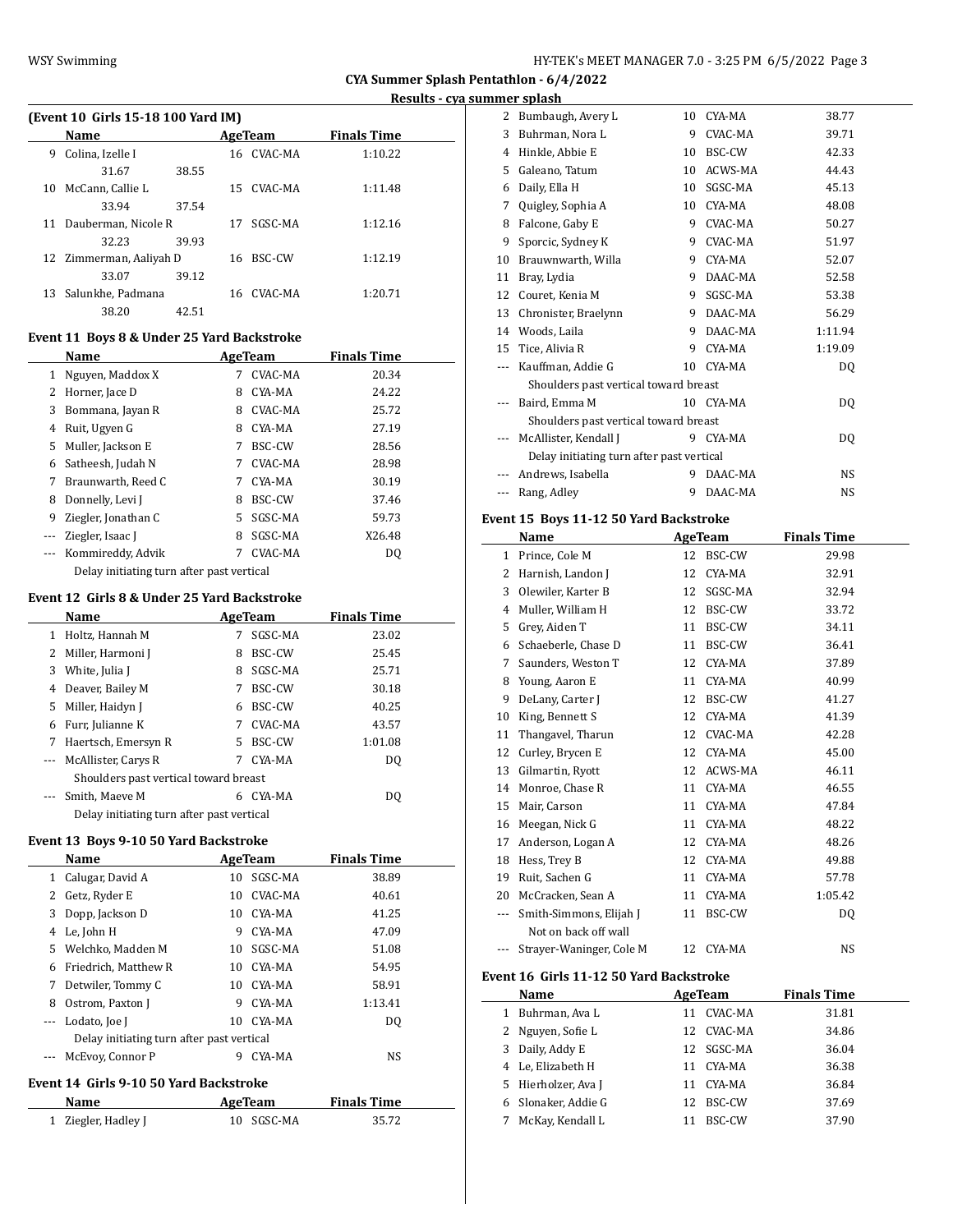$\overline{\phantom{a}}$ 

**CYA Summer Splash Pentathlon - 6/4/2022**

| (Event 16 Girls 11-12 50 Yard Backstroke) |                                              |    |            |         |  |  |  |
|-------------------------------------------|----------------------------------------------|----|------------|---------|--|--|--|
| Name<br>Finals Time<br>AgeTeam            |                                              |    |            |         |  |  |  |
| 8                                         | Klinke, Alexis A                             | 11 | BSC-CW     | 37.93   |  |  |  |
| 9                                         | Herrington, Ashlyn S                         | 12 | SGSC-MA    | 38.66   |  |  |  |
| 10                                        | Stolley, Bella C                             | 11 | BSC-CW     | 39.98   |  |  |  |
| 11                                        | DeLany, Kaia E                               | 12 | BSC-CW     | 42.39   |  |  |  |
| 12                                        | Lane, Sunny                                  |    | 12 ACWS-MA | 43.28   |  |  |  |
| 13                                        | Hamilton, Hailey N                           |    | 11 CYA-MA  | 52.48   |  |  |  |
| 14                                        | Dennis, Gwenyth O                            | 11 | CYA-MA     | 52.51   |  |  |  |
| 15                                        | Patel, Prisha T                              |    | 12 CYA-MA  | 53.32   |  |  |  |
| 16                                        | Rainey, Emma                                 |    | 12 ACWS-MA | 58.27   |  |  |  |
| 17                                        | Brodbeck, Madalynn I                         |    | 11 CYA-MA  | 1:02.30 |  |  |  |
|                                           | Schieler, Emma P                             | 11 | CYA-MA     | DQ      |  |  |  |
|                                           | Completely submerged prior to turn or finish |    |            |         |  |  |  |
|                                           | Moss, Alira N                                | 11 | BSC-CW     | DO      |  |  |  |
| Multiple strokes past vertical at turn    |                                              |    |            |         |  |  |  |

### **Event 17 Boys 13-14 50 Yard Backstroke**

|    | Name                  |    | <b>AgeTeam</b> | <b>Finals Time</b> |
|----|-----------------------|----|----------------|--------------------|
| 1  | Welsh, Austin E       |    | 14 CYA-MA      | 30.04              |
| 2  | Tate, Reese A         | 14 | CYA-MA         | 32.88              |
| 3  | Turk-Geller, Brady    |    | 14 CVAC-MA     | 33.62              |
| 4  | Gallagher, Kingston B | 13 | DAAC-MA        | 33.71              |
| 5. | Flemister, E.D.       | 14 | CYA-MA         | 34.32              |
| 6  | Le, Leo V             | 14 | CYA-MA         | 34.49              |
| 7  | Kane, Aidan M         | 14 | CYA-MA         | 35.59              |
| 8  | Adamson, Gabe B       | 14 | CVAC-MA        | 35.70              |
| 9  | Berkstresser, John H  | 13 | CYA-MA         | 35.94              |
| 10 | Kane, Levi P          |    | 14 CYA-MA      | 36.61              |
| 11 | Jackson, Nathan       | 14 | ACWS-MA        | 37.78              |
| 12 | Falcone, Nico J       | 13 | CVAC-MA        | 38.89              |
| 13 | Lee, Junhee J         | 13 | CVAC-MA        | 39.06              |
|    | Seitz, Josh L         | 14 | CYA-MA         | NS                 |
|    |                       |    |                |                    |

### **Event 18 Girls 13-14 50 Yard Backstroke**

|   | Name                   | AgeTeam |               | <b>Finals Time</b> |
|---|------------------------|---------|---------------|--------------------|
| 1 | Billet, Pyta S         | 13.     | CYA-MA        | 31.41              |
|   | 2 Kalmanowicz, Lauren  |         | 13 SGSC-MA    | 31.61              |
|   | 3 Schaeberle, Claire E | 13.     | <b>BSC-CW</b> | 32.87              |
|   | 4 Calugar, Alexia P    |         | 14 SGSC-MA    | 34.34              |
|   | 5 Carter, Abigail A    | 14      | CYA-MA        | 35.85              |
| 6 | Ilgenfritz, Chloe A    | 14      | SGSC-MA       | 40.01              |
|   | Lucas, AnnaJane        |         | DAAC-MA       | 40.27              |

# **Event 19 Boys 15-18 50 Yard Backstroke**

|   | Name                      | AgeTeam |            | <b>Finals Time</b> |  |
|---|---------------------------|---------|------------|--------------------|--|
| 1 | Wenhold, Gregg H          | 17      | CYA-MA     | 28.15              |  |
|   | 2 Hendershot, Carter R    |         | 16 CYA-MA  | 28.32              |  |
| 3 | Snyder, Nick S            |         | 15 CYA-MA  | 29.42              |  |
| 4 | Arutyunov, Alex           |         | 15 CYA-MA  | 31.95              |  |
|   | 5 Thompson, Christopher L |         | 15 CYA-MA  | 32.51              |  |
| 6 | Daily, Camden G           |         | 15 SGSC-MA | 32.68              |  |
|   | Thangavel, Gunan S        |         | 16 CVAC-MA | 34.29              |  |
| 8 | Gao, Andrew J             |         | 15 CYA-MA  | 35.22              |  |

# **Event 20 Girls 15-18 50 Yard Backstroke**

| <b>Name</b>         | AgeTeam    | <b>Finals Time</b> |  |
|---------------------|------------|--------------------|--|
| 1 Aggen, Hanna E    | 17 CYA-MA  | 28.10              |  |
| 2 Kalmanowicz, Kate | 16 SGSC-MA | 29.77              |  |

|    | инист эрниэн                                 |    |            |       |  |  |
|----|----------------------------------------------|----|------------|-------|--|--|
| 3  | Bolden, Jennifer L                           | 18 | CVAC-MA    | 30.70 |  |  |
| 4  | Sauder, Riley M                              |    | 15 CYA-MA  | 30.92 |  |  |
| 5. | Buss, Maddie M                               |    | 16 CYA-MA  | 31.17 |  |  |
| 6  | Czerwinski, Ryleigh M                        |    | 15 CYA-MA  | 31.59 |  |  |
| 7  | Fives, Kathryn E                             |    | 15 CYA-MA  | 31.81 |  |  |
| 8  | Dauberman, Nicole R                          | 17 | SGSC-MA    | 32.06 |  |  |
| 9  | Bookamyer, Caitlyn E                         |    | 16 CYA-MA  | 32.75 |  |  |
| 10 | Salunkhe, Padmana                            |    | 16 CVAC-MA | 36.94 |  |  |
| 11 | White, Amiyah M                              |    | 16 SGSC-MA | 38.78 |  |  |
| 12 | Ball, Katelyn B                              |    | 16 SGSC-MA | 39.02 |  |  |
|    | Zimmerman, Aaliyah D                         | 16 | BSC-CW     | DQ    |  |  |
|    | Completely submerged prior to turn or finish |    |            |       |  |  |
|    |                                              |    |            |       |  |  |

# **Event 21 Boys 8 & Under 25 Yard Breaststroke**

|   | Name                              |   | AgeTeam | <b>Finals Time</b> |  |
|---|-----------------------------------|---|---------|--------------------|--|
| 1 | Ziegler, Isaac J                  | 8 | SGSC-MA | 25.04              |  |
|   | 2 Nguyen, Maddox X                |   | CVAC-MA | 27.92              |  |
| 3 | Ruit, Ugyen G                     | 8 | CYA-MA  | 30.65              |  |
| 4 | Horner, Jace D                    | 8 | CYA-MA  | 31.70              |  |
|   | --- Braunwarth, Reed C            |   | CYA-MA  | DO                 |  |
|   | Downward butterfly kick           |   |         |                    |  |
|   | --- Muller, Jackson E             |   | BSC-CW  | DO                 |  |
|   | Arms not in same horizontal plane |   |         |                    |  |
|   | --- Kommireddy, Advik             |   | CVAC-MA | NS                 |  |

# **Event 22 Girls 8 & Under 25 Yard Breaststroke**

| Name |                             | AgeTeam   | <b>Finals Time</b> |  |
|------|-----------------------------|-----------|--------------------|--|
|      | 1 Holtz, Hannah M           | 7 SGSC-MA | 27.49              |  |
|      | 2 Deaver, Bailey M          | BSC-CW    | 37.97              |  |
|      | --- McAllister, Carys R     | CYA-MA    | DO                 |  |
|      | Arms two strokes underwater |           |                    |  |

# **Event 23 Boys 9-10 50 Yard Breaststroke**

|          | Name                | AgeTeam |         | <b>Finals Time</b> |  |
|----------|---------------------|---------|---------|--------------------|--|
| 1        | Gundurao, Krishna   | 10      | CVAC-MA | 45.00              |  |
|          | 2 Le, John H        | 9       | CYA-MA  | 45.64              |  |
| 3        | Calugar, David A    | 10      | SGSC-MA | 48.58              |  |
|          | 4 Dopp, Jackson D   | 10      | CYA-MA  | 51.10              |  |
|          | 5 Welchko, Madden M | 10      | SGSC-MA | 1:01.71            |  |
| 6        | Detwiler, Tommy C   | 10      | CYA-MA  | 1:08.47            |  |
|          | --- Lodato, Joe J   | 10      | CYA-MA  | D <sub>0</sub>     |  |
|          | Alternating Kick    |         |         |                    |  |
| $\cdots$ | McEvoy, Connor P    |         | CYA-MA  | NS                 |  |

### **Event 24 Girls 9-10 50 Yard Breaststroke**

 $\frac{1}{2}$ 

|    | Name                 |    | <b>AgeTeam</b> | <b>Finals Time</b> |  |
|----|----------------------|----|----------------|--------------------|--|
| 1  | Ziegler, Hadley J    | 10 | SGSC-MA        | 40.36              |  |
| 2  | Bumbaugh, Avery L    | 10 | CYA-MA         | 44.80              |  |
| 3  | Quigley, Sophia A    | 10 | CYA-MA         | 47.85              |  |
| 4  | Galeano, Tatum       | 10 | ACWS-MA        | 47.90              |  |
| 5. | Daily, Ella H        | 10 | SGSC-MA        | 50.56              |  |
| 6  | Sadler, Mia E        | 9  | CVAC-MA        | 50.58              |  |
| 7  | Lee, Eliana K        | 10 | CVAC-MA        | 51.08              |  |
| 8  | Buhrman, Nora L      | 9  | CVAC-MA        | 51.16              |  |
| 9  | Couret, Kenia M      | 9  | SGSC-MA        | 58.45              |  |
| 10 | Falcone, Gaby E      | 9  | CVAC-MA        | 1:03.35            |  |
| 11 | Bray, Lydia          | 9  | DAAC-MA        | 1:18.60            |  |
|    | Chronister, Braelynn | 9  | DAAC-MA        | DQ                 |  |
|    | One hand touch       |    |                |                    |  |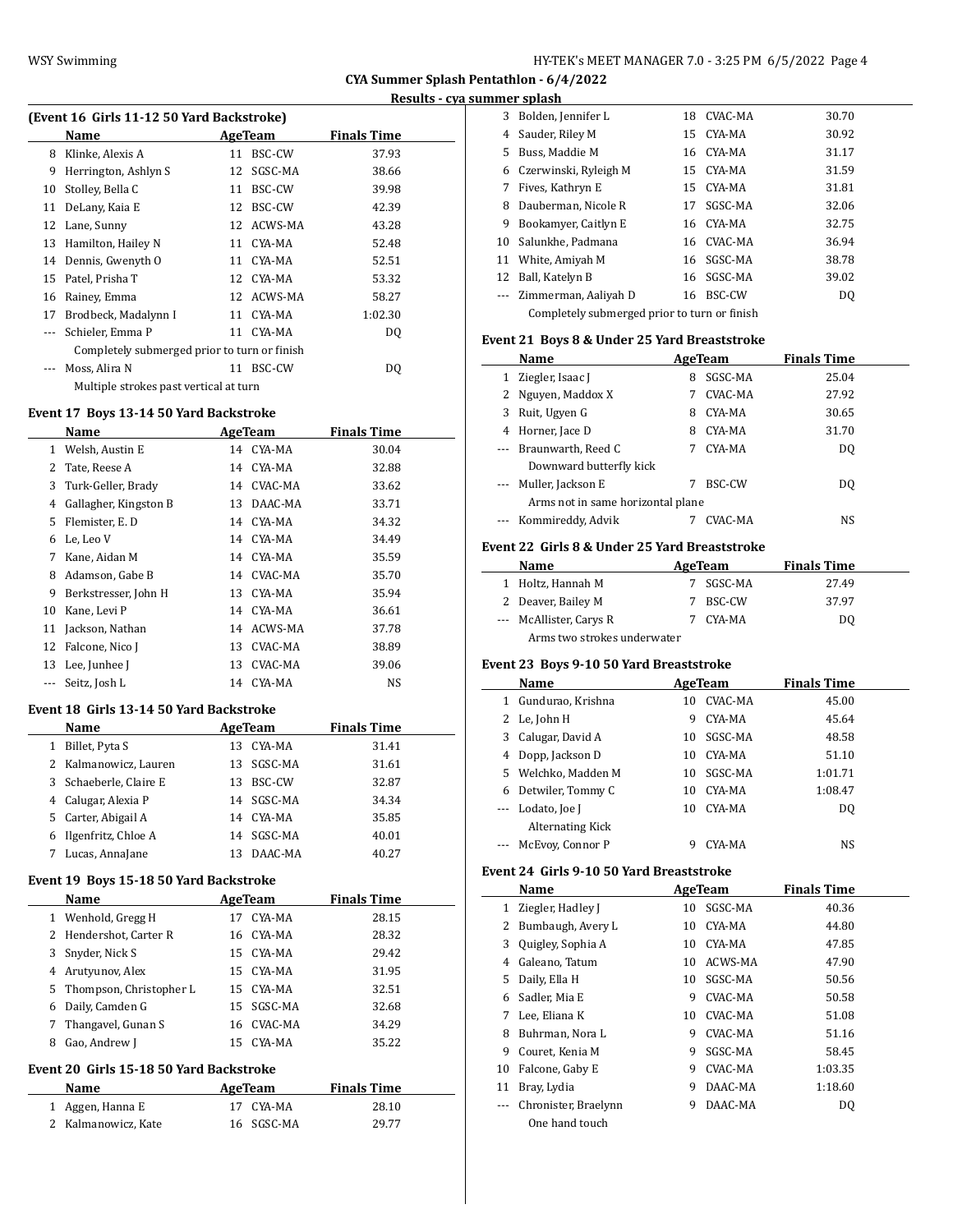### **Results - cya summer splash**

| (Event 24 Girls 9-10 50 Yard Breaststroke) |                                       |    |                |                    |  |  |  |
|--------------------------------------------|---------------------------------------|----|----------------|--------------------|--|--|--|
|                                            | Name                                  |    | <b>AgeTeam</b> | <b>Finals Time</b> |  |  |  |
|                                            | Woods, Laila<br>One hand touch        | 9  | DAAC-MA        | DO.                |  |  |  |
|                                            | --- Crosley, Sophia<br>One hand touch | 9  | DAAC-MA        | DO.                |  |  |  |
|                                            | --- Andrews, Isabella                 | 9  | DAAC-MA        | NS                 |  |  |  |
| $\cdots$                                   | Burns, Paisley V                      | 10 | SGSC-MA        | NS                 |  |  |  |
|                                            | Rang, Adley                           |    | DAAC-MA        | NS.                |  |  |  |

#### **Event 25 Boys 11-12 50 Yard Breaststroke**

|     | Name                     | <b>AgeTeam</b> |         | <b>Finals Time</b> |
|-----|--------------------------|----------------|---------|--------------------|
| 1   | Prince, Cole M           | 12             | BSC-CW  | 32.89              |
| 2   | Harnish, Landon J        | 12             | CYA-MA  | 33.40              |
| 3   | Muller, William H        | 12             | BSC-CW  | 37.54              |
| 4   | Grey, Aiden T            | 11             | BSC-CW  | 38.73              |
| 5   | Schaeberle, Chase D      | 11             | BSC-CW  | 40.03              |
| 6   | Olewiler, Karter B       | 12             | SGSC-MA | 40.23              |
| 7   | Sporcic, Hunter A        | 11             | CVAC-MA | 40.25              |
| 8   | Saunders, Weston T       | 12             | CYA-MA  | 41.20              |
| 9   | Turk-Geller, Jonah       | 12             | CVAC-MA | 41.81              |
| 10  | Crosley, Chase D         | 12             | DAAC-MA | 45.91              |
| 11  | Monroe, Chase R          | 11             | CYA-MA  | 45.97              |
| 12  | DeLany, Carter J         | 12             | BSC-CW  | 46.63              |
| 13  | Thangavel, Tharun        | 12             | CVAC-MA | 47.00              |
| 14  | Young, Aaron E           | 11             | CYA-MA  | 49.33              |
| 15  | King, Bennett S          | 12             | CYA-MA  | 50.64              |
| 16  | Barnes, Landon G         | 11             | CVAC-MA | 50.69              |
| 17  | Curley, Brycen E         | 12             | CYA-MA  | 51.26              |
| 18  | Mair, Carson             | 11             | CYA-MA  | 55.22              |
| 19  | Anderson, Logan A        | 12             | CYA-MA  | 56.45              |
| 20  | Stauffer, Tony J         | 11             | SGSC-MA | 57.21              |
| 21  | Hess, Trey B             | 12             | CYA-MA  | 57.82              |
| --- | Ruit, Sachen G           | 11             | CYA-MA  | DQ                 |
|     | Downward butterfly kick  |                |         |                    |
| --- | McCracken, Sean A        | 11             | CYA-MA  | DQ                 |
|     | Scissors kick            |                |         |                    |
| --- | Gilmartin, Ryott         | 12             | ACWS-MA | DQ                 |
|     | Scissors kick            |                |         |                    |
|     | Smith-Simmons, Elijah J  | 11             | BSC-CW  | DQ                 |
|     | Scissors kick            |                |         |                    |
| --- | Meegan, Nick G           | 11             | CYA-MA  | DO.                |
|     | Scissors kick            |                |         |                    |
|     | Strayer-Waninger, Cole M | 12             | CYA-MA  | NS                 |

### **Event 26 Girls 11-12 50 Yard Breaststroke**

|    | <b>Name</b>          |    | AgeTeam    | <b>Finals Time</b> |
|----|----------------------|----|------------|--------------------|
| 1  | Nguyen, Sofie L      |    | 12 CVAC-MA | 35.27              |
| 2  | Buhrman, Ava L       | 11 | CVAC-MA    | 36.42              |
| 3  | Le, Elizabeth H      | 11 | CYA-MA     | 40.57              |
| 4  | Daily, Addy E        |    | 12 SGSC-MA | 41.30              |
|    | 5 Slonaker, Addie G  | 12 | BSC-CW     | 42.73              |
| 6  | Schieler, Emma P     | 11 | CYA-MA     | 43.67              |
| 7  | Lane, Sunny          |    | 12 ACWS-MA | 45.17              |
| 8  | McKay, Kendall L     | 11 | BSC-CW     | 45.66              |
| 9  | DeLany, Kaia E       | 12 | BSC-CW     | 46.19              |
| 10 | Herrington, Ashlyn S | 12 | SGSC-MA    | 46.91              |
| 11 | Klinke, Alexis A     | 11 | BSC-CW     | 47.96              |

|    | шке эркази              |    |            |         |  |
|----|-------------------------|----|------------|---------|--|
|    | 12 Hierholzer, Ava J    |    | 11 CYA-MA  | 48.28   |  |
|    | 13 Stolley, Bella C     | 11 | BSC-CW     | 50.39   |  |
|    | 14 Lamison, Jorja       | 11 | DAAC-MA    | 55.45   |  |
|    | 15 Dennis, Gwenyth O    | 11 | CYA-MA     | 56.84   |  |
|    | 16 Iezzi. Addi E        | 12 | BSC-CW     | 57.84   |  |
| 17 | Rainey, Emma            |    | 12 ACWS-MA | 1:01.73 |  |
|    | Brodbeck, Madalynn I    |    | 11 CYA-MA  | DO.     |  |
|    | Downward butterfly kick |    |            |         |  |
|    | Hamilton, Hailey N      | 11 | CYA-MA     | DO.     |  |
|    | One hand touch          |    |            |         |  |
|    | Patel, Prisha T         |    | 12 CYA-MA  | DO      |  |
|    | One hand touch          |    |            |         |  |

# **Event 27 Boys 13-14 50 Yard Breaststroke**

|              | Name                  | <b>AgeTeam</b> |            | <b>Finals Time</b> |
|--------------|-----------------------|----------------|------------|--------------------|
| $\mathbf{1}$ | Welsh, Austin E       |                | 14 CYA-MA  | 33.93              |
| 2            | Flemister, E.D.       |                | 14 CYA-MA  | 33.99              |
| 3            | Kane, Levi P          |                | 14 CYA-MA  | 35.81              |
| 4            | Kane, Aidan M         |                | 14 CYA-MA  | 37.12              |
| 5.           | Jackson, Nathan       |                | 14 ACWS-MA | 37.86              |
| 6            | Le, Leo V             |                | 14 CYA-MA  | 38.25              |
| 7            | Falcone, Nico J       | 13             | CVAC-MA    | 38.34              |
| 8            | Adamson, Gabe B       |                | 14 CVAC-MA | 38.92              |
| 9            | Kwon, Philip K        | 13             | CVAC-MA    | 39.66              |
| 10           | Berkstresser, John H  | 13             | CYA-MA     | 39.70              |
|              | 11 Lee, Junhee J      | 13             | CVAC-MA    | 39.86              |
| 12           | Gallagher, Kingston B | 13             | DAAC-MA    | 40.12              |
|              | Tate, Reese A         | 14             | CYA-MA     | NS                 |
|              | Seitz, Josh L         |                | 14 CYA-MA  | NS.                |

#### **Event 28 Girls 13-14 50 Yard Breaststroke**

|    | Name                  | AgeTeam |         |       |
|----|-----------------------|---------|---------|-------|
| 1  | Schaeberle, Claire E  | 13      | BSC-CW  | 37.78 |
|    | 2 Kalmanowicz, Lauren | 13      | SGSC-MA | 37.84 |
|    | 3 Hoover, Elena M     | 14      | CVAC-MA | 39.18 |
|    | 4 Carter, Abigail A   | 14      | CYA-MA  | 39.73 |
| 5. | Billet, Pyta S        | 13      | CYA-MA  | 39.93 |
| 6  | Calugar, Alexia P     | 14      | SGSC-MA | 40.39 |
| 7  | Smith, Alexis M       | 13      | SGSC-MA | 42.54 |
| 8  | Conway, Presley M     | 13      | CVAC-MA | 44.08 |
| 9  | Lucas, AnnaJane       | 13      | DAAC-MA | 48.81 |

# **Event 29 Boys 15-18 50 Yard Breaststroke**

|                                           | Name                    |    | AgeTeam   | <b>Finals Time</b> |  |  |  |
|-------------------------------------------|-------------------------|----|-----------|--------------------|--|--|--|
|                                           | 1 Wenhold, Gregg H      | 17 | CYA-MA    | 31.87              |  |  |  |
| 2                                         | Snyder, Nick S          | 15 | CYA-MA    | 32.43              |  |  |  |
| 3                                         | Lamison, Evan           | 15 | DAAC-MA   | 33.22              |  |  |  |
| 4                                         | Gao, Andrew J           | 15 | CYA-MA    | 33.85              |  |  |  |
| 5                                         | Arutyunov, Alex         |    | 15 CYA-MA | 34.48              |  |  |  |
| 6                                         | Thangavel, Gunan S      | 16 | CVAC-MA   | 36.43              |  |  |  |
| 7                                         | Daily, Camden G         | 15 | SGSC-MA   | 36.63              |  |  |  |
| 8                                         | Thompson, Christopher L | 15 | CYA-MA    | 39.04              |  |  |  |
| 9                                         | Holub, Benjamin C       | 15 | SGSC-MA   | 39.96              |  |  |  |
| Event 30 Girls 15-18 50 Yard Breaststroke |                         |    |           |                    |  |  |  |
|                                           | Name                    |    | AgeTeam   | <b>Finals Time</b> |  |  |  |
| 1                                         | Bolden, Jennifer L      | 18 | CVAC-MA   | 33.21              |  |  |  |
| 2                                         | Sauder, Riley M         | 15 | CYA-MA    | 34.04              |  |  |  |
| 3                                         | Aggen, Hanna E          | 17 | CYA-MA    | 34.70              |  |  |  |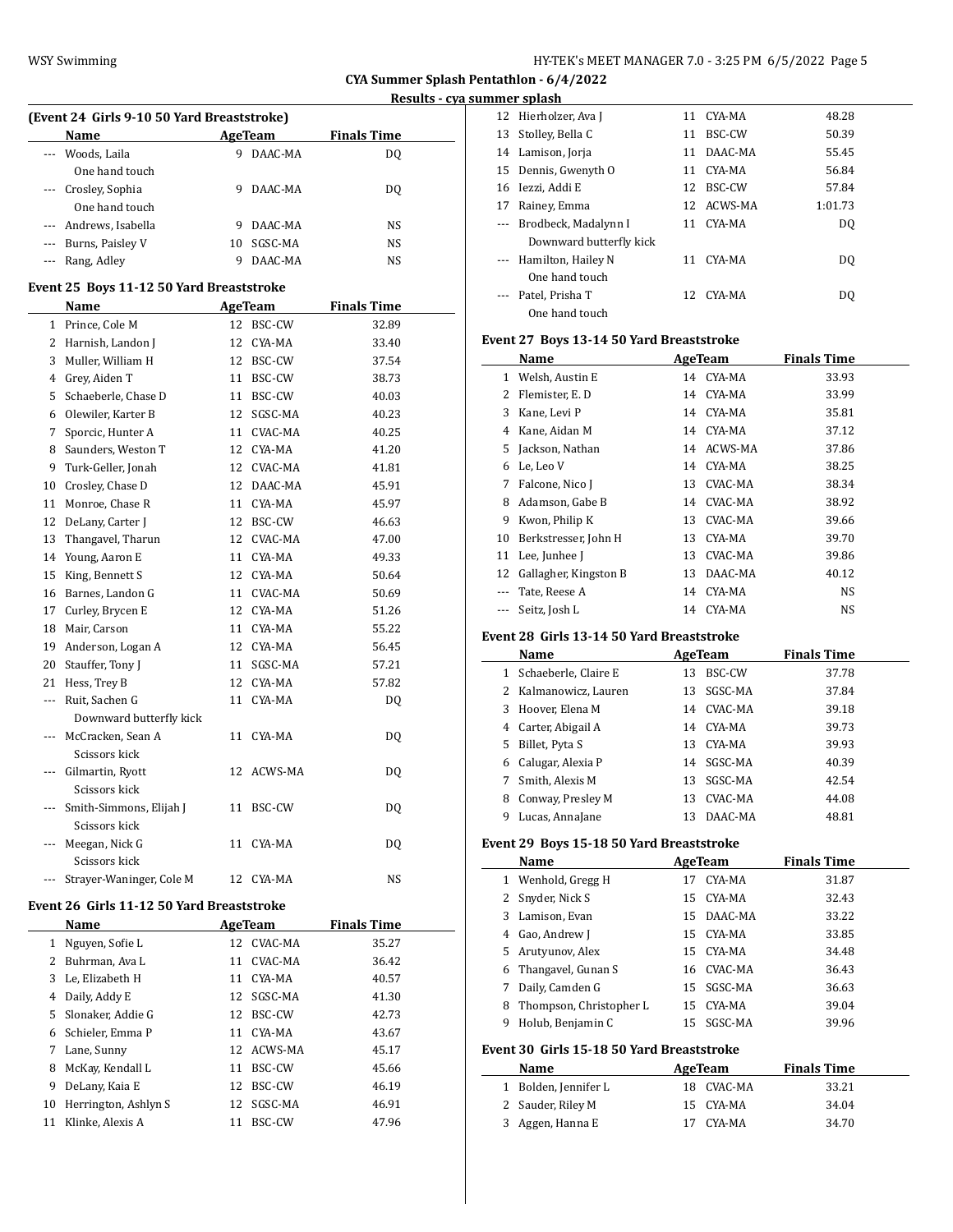**CYA Summer Splash Pentathlon - 6/4/2022 Results - cya summer splash**

|    | Name                  | AgeTeam    | <b>Finals Time</b> |
|----|-----------------------|------------|--------------------|
|    | 4 Kalmanowicz, Kate   | 16 SGSC-MA | 36.11              |
| 5. | McCann, Callie L      | 15 CVAC-MA | 36.44              |
| 6  | Czerwinski, Ryleigh M | 15 CYA-MA  | 36.97              |
| 7  | Buss. Maddie M        | 16 CYA-MA  | 37.08              |
| 8  | Fives, Kathryn E      | 15 CYA-MA  | 37.22              |
| 9  | Bookamyer, Caitlyn E  | 16 CYA-MA  | 38.76              |
| 10 | Zimmerman, Aaliyah D  | 16 BSC-CW  | 39.05              |
| 11 | White, Amiyah M       | 16 SGSC-MA | 44.37              |

| <b>Name</b> |                                            |   | <b>AgeTeam</b> | <b>Finals Time</b> |  |
|-------------|--------------------------------------------|---|----------------|--------------------|--|
| 1           | Nguyen, Maddox X                           | 7 | CVAC-MA        | 17.44              |  |
| 2           | Horner, Jace D                             | 8 | CYA-MA         | 17.95              |  |
| 3           | Ziegler, Isaac J                           | 8 | SGSC-MA        | 19.95              |  |
| 4           | Ruit, Ugyen G                              | 8 | CYA-MA         | 20.15              |  |
| 5           | Muller, Jackson E                          | 7 | BSC-CW         | 21.94              |  |
| 6           | Haertsch III, Robbie J                     | 7 | BSC-CW         | 22.71              |  |
| 7           | Braunwarth, Reed C                         | 7 | CYA-MA         | 23.18              |  |
| 8           | Bommana, Jayan R                           | 8 | CVAC-MA        | 23.90              |  |
| 9           | Donnelly, Levi J                           | 8 | BSC-CW         | 25.78              |  |
| 10          | Kommireddy, Advik                          | 7 | CVAC-MA        | 30.36              |  |
| 11          | Ziegler, Jonathan C                        | 5 | SGSC-MA        | 1:32.64            |  |
| $\cdots$    | Satheesh, Judah N                          | 7 | CVAC-MA        | NS                 |  |
|             | Event 32 Girls 8 & Under 25 Yard Freestyle |   |                |                    |  |
|             | Name                                       |   | AgeTeam        | <b>Finals Time</b> |  |
| 1           | Holtz, Hannah M                            | 7 | SGSC-MA        | 19.53              |  |
| 2           | Miller, Harmoni J                          | 8 | BSC-CW         | 23.63              |  |
| 3           | Deaver, Bailey M                           | 7 | BSC-CW         | 24.25              |  |
| 4           | White, Julia J                             | 8 | SGSC-MA        | 28.77              |  |
| 5           | McAllister, Carys R                        | 7 | CYA-MA         | 35.00              |  |
| 6           | Furr, Julianne K                           | 7 | CVAC-MA        | 35.41              |  |
| 7           | Smith, Maeve M                             | 6 | CYA-MA         | 44.07              |  |

### **Event 33 Boys 9-10 50 Yard Freestyle**

|              | Name                 |    | AgeTeam   | <b>Finals Time</b> |  |
|--------------|----------------------|----|-----------|--------------------|--|
| $\mathbf{1}$ | Getz, Ryder E        | 10 | CVAC-MA   | 32.57              |  |
|              | 2 Calugar, David A   | 10 | SGSC-MA   | 32.70              |  |
|              | 3 Lodato, Joe J      | 10 | CYA-MA    | 36.01              |  |
|              | 4 Dopp, Jackson D    |    | 10 CYA-MA | 36.28              |  |
|              | 5 Le, John H         | 9  | CYA-MA    | 39.46              |  |
| 6            | Friedrich, Matthew R | 10 | CYA-MA    | 45.76              |  |
| 7            | Welchko, Madden M    | 10 | SGSC-MA   | 47.19              |  |
| 8            | Detwiler, Tommy C    | 10 | CYA-MA    | 47.53              |  |
| 9            | Ostrom, Paxton J     | 9  | CYA-MA    | 59.45              |  |
| 10           | McEvoy, Connor P     |    | CYA-MA    | 2:00.44            |  |

### **Event 34 Girls 9-10 50 Yard Freestyle**

|    | Name                |    | AgeTeam | <b>Finals Time</b> |
|----|---------------------|----|---------|--------------------|
| 1  | Ziegler, Hadley J   | 10 | SGSC-MA | 31.11              |
|    | 2 Bumbaugh, Avery L | 10 | CYA-MA  | 31.53              |
| 3. | Buhrman, Nora L     | 9  | CVAC-MA | 34.74              |
|    | 4 Hinkle, Abbie E   | 10 | BSC-CW  | 35.29              |
|    | 5 Galeano, Tatum    | 10 | ACWS-MA | 37.04              |
|    | 6 Sadler, Mia E     | 9  | CVAC-MA | 38.10              |
| 7  | Daily, Ella H       | 10 | SGSC-MA | 38.70              |
| 8  | Quigley, Sophia A   | 10 | CYA-MA  | 40.88              |

| 9        | Brauwnwarth, Willa        | 9  | CYA-MA  | 41.45   |
|----------|---------------------------|----|---------|---------|
| 10       | Falcone, Gaby E           | 9  | CVAC-MA | 42.64   |
| 11       | Bray, Lydia               | 9  | DAAC-MA | 43.87   |
| 12       | Couret, Kenia M           | 9  | SGSC-MA | 46.85   |
| 13       | Woods, Laila              | 9  | DAAC-MA | 53.62   |
| 14       | Crosley, Sophia           | 9  | DAAC-MA | 56.68   |
| 15       | Kauffman, Addie G         | 10 | CYA-MA  | 58.12   |
| 16       | Baird, Emma M             | 10 | CYA-MA  | 1:02.07 |
| 17       | Tice, Alivia R            | 9  | CYA-MA  | 1:14.13 |
|          | --- McAllister, Kendall J | 9  | CYA-MA  | DO.     |
|          | No touch on turn          |    |         |         |
| $\cdots$ | Andrews, Isabella         | 9  | DAAC-MA | NS.     |
|          | Burns, Paisley V          | 10 | SGSC-MA | NS.     |
|          | Rang, Adley               | 9  | DAAC-MA | NS.     |

### **Event 35 Boys 11-12 50 Yard Freestyle**

|     | Name                     | AgeTeam |         | <b>Finals Time</b> |
|-----|--------------------------|---------|---------|--------------------|
| 1   | Prince, Cole M           | 12      | BSC-CW  | 25.38              |
| 2   | Olewiler, Karter B       | 12      | SGSC-MA | 27.07              |
| 3   | Muller, William H        | 12      | BSC-CW  | 27.21              |
| 4   | Schaeberle, Chase D      | 11      | BSC-CW  | 28.03              |
| 5   | Grey, Aiden T            | 11      | BSC-CW  | 28.31              |
| 6   | Harnish, Landon J        | 12      | CYA-MA  | 29.23              |
| 7   | Turk-Geller, Jonah       | 12      | CVAC-MA | 30.64              |
| 8   | Sporcic, Hunter A        | 11      | CVAC-MA | 30.71              |
| 9   | Saunders, Weston T       | 12      | CYA-MA  | 31.52              |
| 10  | King, Bennett S          | 12      | CYA-MA  | 32.95              |
| 11  | Crosley, Chase D         | 12      | DAAC-MA | 34.50              |
| 12  | Curley, Brycen E         | 12      | CYA-MA  | 34.72              |
| 13  | DeLany, Carter J         | 12      | BSC-CW  | 34.89              |
| 14  | Young, Aaron E           | 11      | CYA-MA  | 35.91              |
| 15  | Barnes, Landon G         | 11      | CVAC-MA | 36.41              |
| 16  | Thangavel, Tharun        | 12      | CVAC-MA | 37.14              |
| 17  | Monroe, Chase R          | 11      | CYA-MA  | 37.37              |
| 18  | Meegan, Nick G           | 11      | CYA-MA  | 40.11              |
| 19  | Mair, Carson             | 11      | CYA-MA  | 41.01              |
| 20  | Gilmartin, Ryott         | 12      | ACWS-MA | 42.01              |
| 21  | Stauffer, Tony J         | 11      | SGSC-MA | 43.84              |
| 22  | Anderson, Logan A        | 12      | CYA-MA  | 44.36              |
| 23  | Ruit, Sachen G           | 11      | CYA-MA  | 46.68              |
| 24  | McCracken, Sean A        | 11      | CYA-MA  | 51.04              |
| 25  | Smith-Simmons, Elijah J  | 11      | BSC-CW  | 51.84              |
| 26  | Hess, Trey B             | 12      | CYA-MA  | 52.25              |
| --- | Strayer-Waninger, Cole M | 12      | CYA-MA  | <b>NS</b>          |

# **Event 36 Girls 11-12 50 Yard Freestyle**

|              | Name                   |    | AgeTeam    | <b>Finals Time</b> |
|--------------|------------------------|----|------------|--------------------|
| 1            | Buhrman, Ava L         | 11 | CVAC-MA    | 28.08              |
| $\mathbf{Z}$ | Nguyen, Sofie L        |    | 12 CVAC-MA | 29.03              |
| 3            | Daily, Addy E          |    | 12 SGSC-MA | 29.53              |
| 4            | Le, Elizabeth H        | 11 | CYA-MA     | 31.22              |
|              | 5 Herrington, Ashlyn S |    | 12 SGSC-MA | 31.47              |
| 6            | Hierholzer, Ava J      | 11 | CYA-MA     | 31.67              |
| 7            | Slonaker, Addie G      |    | 12 BSC-CW  | 31.86              |
| 8            | McKay, Kendall L       | 11 | BSC-CW     | 32.24              |
| 9            | Stolley, Bella C       | 11 | BSC-CW     | 33.04              |
| 10           | Klinke, Alexis A       | 11 | BSC-CW     | 33.05              |
| 11           | Lane, Sunny            |    | 12 ACWS-MA | 33.97              |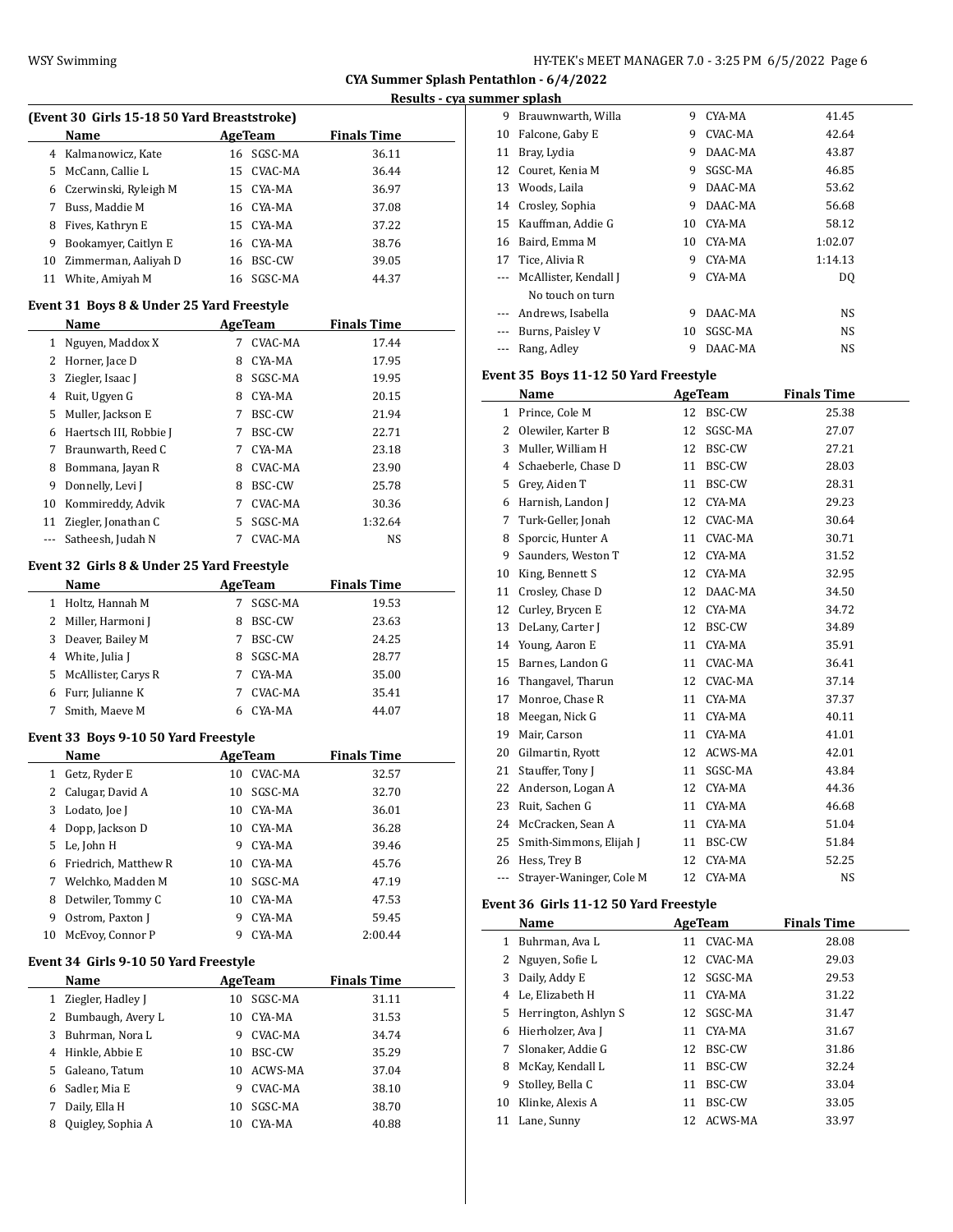#### **Results - cya summer splash**

| (Event 36 Girls 11-12 50 Yard Freestyle) |                      |    |            |                    |  |  |  |
|------------------------------------------|----------------------|----|------------|--------------------|--|--|--|
|                                          | Name                 |    | AgeTeam    | <b>Finals Time</b> |  |  |  |
|                                          | 12 Schieler, Emma P  | 11 | CYA-MA     | 35.61              |  |  |  |
| 13                                       | Iezzi. Addi E        |    | 12 BSC-CW  | 36.55              |  |  |  |
|                                          | 14 DeLany, Kaia E    | 12 | BSC-CW     | 37.13              |  |  |  |
| 15                                       | Moss. Alira N        | 11 | BSC-CW     | 39.59              |  |  |  |
|                                          | 16 Patel, Prisha T   |    | 12 CYA-MA  | 40.76              |  |  |  |
| 17                                       | Rainey, Emma         |    | 12 ACWS-MA | 43.32              |  |  |  |
| 18                                       | Lamison, Jorja       | 11 | DAAC-MA    | 47.86              |  |  |  |
| 19                                       | Dennis, Gwenyth O    | 11 | CYA-MA     | 47.98              |  |  |  |
| 20                                       | Brodbeck, Madalynn I |    | 11 CYA-MA  | 48.26              |  |  |  |
|                                          | .                    |    | .          | $\cdots$           |  |  |  |

21 Hamilton, Hailey N 11 CYA-MA 48.40

### **Event 37 Boys 13-14 50 Yard Freestyle**

| Name                  |    |         | <b>Finals Time</b>                         |
|-----------------------|----|---------|--------------------------------------------|
| Welsh, Austin E       | 14 | CYA-MA  | 25.41                                      |
| Seitz, Josh L         | 14 | CYA-MA  | 25.53                                      |
| Tate, Reese A         | 14 |         | 26.19                                      |
| Flemister, E.D        | 14 | CYA-MA  | 26.37                                      |
| Jackson, Nathan       | 14 |         | 26.76                                      |
| Gallagher, Kingston B | 13 | DAAC-MA | 27.21                                      |
| Berkstresser, John H  | 13 | CYA-MA  | 28.30                                      |
| Kane, Levi P          | 14 | CYA-MA  | 28.87                                      |
| Le, Leo V             | 14 | CYA-MA  | 29.03                                      |
| Lee, Junhee J         | 13 | CVAC-MA | 29.57                                      |
| Kwon, Philip K        | 13 | CVAC-MA | 30.03                                      |
| Kane, Aidan M         | 14 | CYA-MA  | 30.07                                      |
| Falcone, Nico I       | 13 | CVAC-MA | 30.95                                      |
| Adamson, Gabe B       |    |         | 30.97                                      |
| Turk-Geller, Brady    | 14 | CVAC-MA | <b>NS</b>                                  |
|                       |    |         | AgeTeam<br>CYA-MA<br>ACWS-MA<br>14 CVAC-MA |

#### **Event 38 Girls 13-14 50 Yard Freestyle**

|    | Name                 |    | AgeTeam       | <b>Finals Time</b> |  |
|----|----------------------|----|---------------|--------------------|--|
| 1  | Billet, Pyta S       | 13 | CYA-MA        | 27.15              |  |
|    | Calugar, Alexia P    | 14 | SGSC-MA       | 28.11              |  |
| 3  | Schaeberle, Claire E | 13 | <b>BSC-CW</b> | 28.23              |  |
| 4  | Kalmanowicz, Lauren  | 13 | SGSC-MA       | 29.15              |  |
|    | 5 Carter, Abigail A  | 14 | CYA-MA        | 30.28              |  |
| 6  | Ilgenfritz, Chloe A  |    | 14 SGSC-MA    | 31.52              |  |
| 7  | Hoover, Elena M      | 14 | CVAC-MA       | 31.76              |  |
| 8  | Smith, Alexis M      | 13 | SGSC-MA       | 31.97              |  |
| 9  | Conway, Preslev M    | 13 | CVAC-MA       | 32.02              |  |
| 10 | Lucas, AnnaJane      | 13 | DAAC-MA       | 34.46              |  |
|    | Andrews, Allysen     | 13 | DAAC-MA       | NS                 |  |

### **Event 39 Boys 15-18 50 Yard Freestyle**

|    | Name                    |    | AgeTeam    | <b>Finals Time</b> |  |
|----|-------------------------|----|------------|--------------------|--|
| 1  | Wenhold, Gregg H        | 17 | CYA-MA     | 23.40              |  |
| 2  | Hendershot, Carter R    |    | 16 CYA-MA  | 24.68              |  |
| 3  | Snyder, Nick S          |    | 15 CYA-MA  | 25.14              |  |
| 4  | Lamison, Evan           |    | 15 DAAC-MA | 26.09              |  |
| 5  | Arutyunov, Alex         |    | 15 CYA-MA  | 26.46              |  |
| 6  | Daily, Camden G         |    | 15 SGSC-MA | 26.77              |  |
| 7  | Gao, Andrew J           |    | 15 CYA-MA  | 27.14              |  |
| 8  | Thompson, Christopher L |    | 15 CYA-MA  | 27.57              |  |
| 9  | Thangavel, Gunan S      |    | 16 CVAC-MA | 28.05              |  |
| 10 | Holub, Benjamin C       |    | 15 SGSC-MA | 30.19              |  |

|                                           | Event 40 Girls 15-18 50 Yard Freestyle     |    |                |                    |  |  |  |  |
|-------------------------------------------|--------------------------------------------|----|----------------|--------------------|--|--|--|--|
|                                           | Name                                       |    | <b>AgeTeam</b> | <b>Finals Time</b> |  |  |  |  |
| $\mathbf{1}$                              | Sauder, Riley M                            |    | 15 CYA-MA      | 25.83              |  |  |  |  |
|                                           | 2 Aggen, Hanna E                           | 17 | CYA-MA         | 26.22              |  |  |  |  |
|                                           | 3 Colina, Izelle I                         | 16 | CVAC-MA        | 26.57              |  |  |  |  |
| 4                                         | Kalmanowicz, Kate                          |    | 16 SGSC-MA     | 27.04              |  |  |  |  |
| 5                                         | Buss, Maddie M                             |    | 16 CYA-MA      | 27.19              |  |  |  |  |
| 6                                         | Fives, Kathryn E                           |    | 15 CYA-MA      | 27.69              |  |  |  |  |
| 7                                         | Czerwinski, Ryleigh M                      | 15 | CYA-MA         | 27.80              |  |  |  |  |
| 8                                         | Bookamyer, Caitlyn E                       |    | 16 CYA-MA      | 28.06              |  |  |  |  |
| 9                                         | Dauberman, Nicole R                        | 17 | SGSC-MA        | 28.29              |  |  |  |  |
| 10                                        | Zimmerman, Aaliyah D                       | 16 | BSC-CW         | 28.52              |  |  |  |  |
| 11                                        | Salunkhe, Padmana                          | 16 | CVAC-MA        | 30.09              |  |  |  |  |
| 12                                        | Ball, Katelyn B                            |    | 16 SGSC-MA     | 35.08              |  |  |  |  |
| Event 41 Boys 8 & Under 25 Yard Butterfly |                                            |    |                |                    |  |  |  |  |
|                                           | Name                                       |    | AgeTeam        | <b>Finals Time</b> |  |  |  |  |
| 1                                         | Nguyen, Maddox X                           | 7  | CVAC-MA        | 19.95              |  |  |  |  |
| 2                                         | Horner, Jace D                             | 8  | CYA-MA         | 23.60              |  |  |  |  |
| 3                                         | Ziegler, Isaac J                           |    | 8 SGSC-MA      | 27.11              |  |  |  |  |
|                                           | 4 Muller, Jackson E                        |    | 7 BSC-CW       | 29.54              |  |  |  |  |
| 5                                         | Ruit, Ugyen G                              | 8  | CYA-MA         | 30.06              |  |  |  |  |
| 6                                         | Braunwarth, Reed C                         | 7  | CYA-MA         | 32.71              |  |  |  |  |
|                                           | Kommireddy, Advik                          | 7  | CVAC-MA        | DQ                 |  |  |  |  |
|                                           | <b>Alternating Kick</b>                    |    |                |                    |  |  |  |  |
|                                           | Event 42 Girls 8 & Under 25 Yard Butterfly |    |                |                    |  |  |  |  |
|                                           | Name                                       |    | AgeTeam        | <b>Finals Time</b> |  |  |  |  |
| 1                                         | Holtz, Hannah M                            | 7  | SGSC-MA        | 24.77              |  |  |  |  |
| ---                                       | Deaver, Bailey M                           | 7  | BSC-CW         | DQ                 |  |  |  |  |
|                                           | Scissors kick                              |    |                |                    |  |  |  |  |
|                                           | Event 43 Boys 9-10 50 Yard Butterfly       |    |                |                    |  |  |  |  |
|                                           | Name                                       |    | <b>AgeTeam</b> | <b>Finals Time</b> |  |  |  |  |

| Name                   | AgeTeam |            | <b>Finals Time</b> |  |
|------------------------|---------|------------|--------------------|--|
| Calugar, David A       |         | 10 SGSC-MA | 39.26              |  |
| 2 Lodato, Joe J        | 10      | CYA-MA     | 39.93              |  |
| 3 Gundurao, Krishna    |         | 10 CVAC-MA | 41.40              |  |
| 4 Le, John H           |         | CYA-MA     | 45.77              |  |
| --- Welchko, Madden M  |         | 10 SGSC-MA | DO.                |  |
| Non-simultaneous touch |         |            |                    |  |

### **Event 44 Girls 9-10 50 Yard Butterfly**

|    | Name                    |    | AgeTeam | <b>Finals Time</b> |  |
|----|-------------------------|----|---------|--------------------|--|
| 1  | Ziegler, Hadley J       | 10 | SGSC-MA | 33.02              |  |
| 2  | Buhrman, Nora L         | 9  | CVAC-MA | 39.38              |  |
| 3  | Bumbaugh, Avery L       | 10 | CYA-MA  | 41.49              |  |
| 4  | Hinkle, Abbie E         | 10 | BSC-CW  | 45.27              |  |
| 5  | Sadler, Mia E           | 9  | CVAC-MA | 48.45              |  |
| 6  | Quigley, Sophia A       | 10 | CYA-MA  | 50.61              |  |
| 7  | Bray, Lydia             | 9  | DAAC-MA | 50.81              |  |
| 8  | Daily, Ella H           | 10 | SGSC-MA | 50.95              |  |
| 9  | Lee, Eliana K           | 10 | CVAC-MA | 56.94              |  |
| 10 | Chronister, Braelynn    | 9  | DAAC-MA | 1:02.78            |  |
|    | Crosley, Sophia         | 9  | DAAC-MA | DQ                 |  |
|    | <b>Alternating Kick</b> |    |         |                    |  |
|    | Woods, Laila            | 9  | DAAC-MA | DQ                 |  |
|    | <b>Alternating Kick</b> |    |         |                    |  |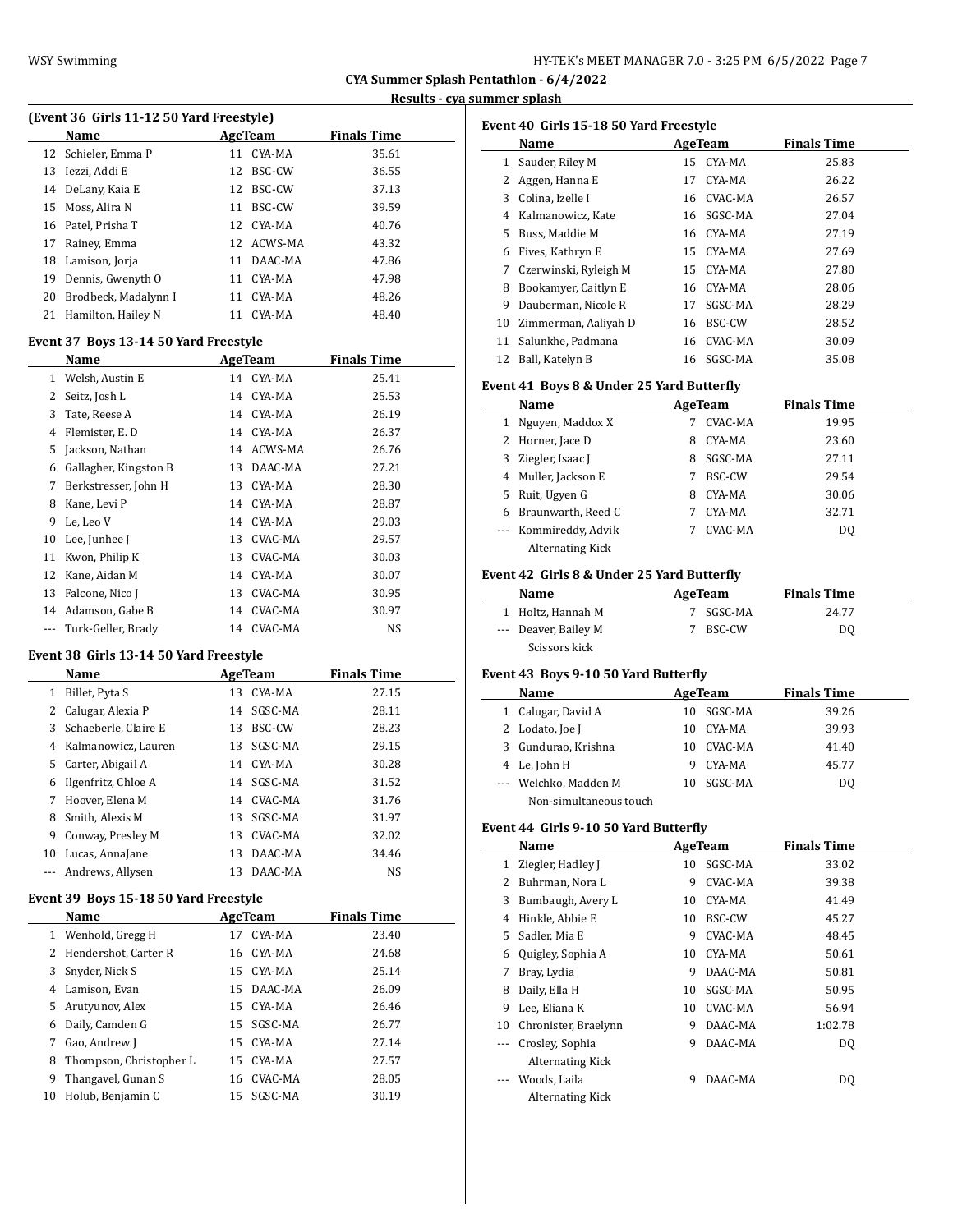#### **Results - cya summer splash**

|  |  | Event 45 Boys 11-12 50 Yard Butterfly |
|--|--|---------------------------------------|

|    | Name                     |    | AgeTeam    | <b>Finals Time</b> |
|----|--------------------------|----|------------|--------------------|
| 1  | Prince, Cole M           | 12 | BSC-CW     | 29.48              |
| 2  | Olewiler, Karter B       | 12 | SGSC-MA    | 29.52              |
| 3  | Muller, William H        | 12 | BSC-CW     | 29.67              |
| 4  | Grey, Aiden T            | 11 | BSC-CW     | 31.41              |
| 5  | Harnish, Landon J        | 12 | CYA-MA     | 31.94              |
| 6  | Schaeberle, Chase D      | 11 | BSC-CW     | 32.83              |
| 7  | Sporcic, Hunter A        | 11 | CVAC-MA    | 34.74              |
| 8  | Saunders, Weston T       | 12 | CYA-MA     | 36.46              |
| 9  | King, Bennett S          |    | 12 CYA-MA  | 40.76              |
| 10 | Crosley, Chase D         |    | 12 DAAC-MA | 41.46              |
| 11 | Monroe, Chase R          | 11 | CYA-MA     | 41.74              |
| 12 | Young, Aaron E           | 11 | CYA-MA     | 44.42              |
| 13 | Barnes, Landon G         | 11 | CVAC-MA    | 45.55              |
| 14 | Mair, Carson             | 11 | CYA-MA     | 1:04.10            |
|    | Strayer-Waninger, Cole M |    | 12 CYA-MA  | NS                 |

#### **Event 46 Girls 11-12 50 Yard Butterfly**

|    | Name                 |    | AgeTeam | <b>Finals Time</b> |  |
|----|----------------------|----|---------|--------------------|--|
| 1  | Buhrman, Ava L       | 11 | CVAC-MA | 31.70              |  |
| 2  | Nguyen, Sofie L      | 12 | CVAC-MA | 31.75              |  |
| 3  | Daily, Addy E        | 12 | SGSC-MA | 34.09              |  |
| 4  | Slonaker, Addie G    | 12 | BSC-CW  | 35.83              |  |
| 5  | Herrington, Ashlyn S | 12 | SGSC-MA | 38.08              |  |
| 6  | Klinke, Alexis A     | 11 | BSC-CW  | 38.29              |  |
| 7  | McKay, Kendall L     | 11 | BSC-CW  | 39.02              |  |
| 8  | Schieler, Emma P     | 11 | CYA-MA  | 42.25              |  |
| 9  | Hierholzer, Ava J    | 11 | CYA-MA  | 43.97              |  |
| 10 | Stolley, Bella C     | 11 | BSC-CW  | 46.48              |  |
| 11 | Patel, Prisha T      | 12 | CYA-MA  | 51.38              |  |
| 12 | Brodbeck, Madalynn I | 11 | CYA-MA  | 1:01.03            |  |
|    | Le, Elizabeth H      | 11 | CYA-MA  | DQ                 |  |
|    | False start          |    |         |                    |  |

### **Event 47 Boys 13-14 50 Yard Butterfly**

|    | <b>Name</b>           | AgeTeam |           | <b>Finals Time</b> |
|----|-----------------------|---------|-----------|--------------------|
| 1  | Flemister, E.D.       |         | 14 CYA-MA | 27.98              |
|    | 2 Welsh, Austin E     | 14      | CYA-MA    | 28.03              |
| 3. | Tate, Reese A         | 14      | CYA-MA    | 31.05              |
| 4  | Le, Leo V             |         | 14 CYA-MA | 31.44              |
|    | 5 Kane. Aidan M       |         | 14 CYA-MA | 32.32              |
| 6  | Kane, Levi P          |         | 14 CYA-MA | 32.76              |
| 7  | Gallagher, Kingston B | 13      | DAAC-MA   | 33.50              |
| 8  | Berkstresser, John H  | 13      | CYA-MA    | 33.53              |
| 9  | Falcone, Nico J       | 13      | CVAC-MA   | 35.47              |
|    | Seitz, Josh L         | 14      | CYA-MA    | <b>NS</b>          |

#### **Event 48 Girls 13-14 50 Yard Butterfly**

| Name                   |     | AgeTeam    | <b>Finals Time</b> |
|------------------------|-----|------------|--------------------|
| 1 Kalmanowicz, Lauren  | 13  | SGSC-MA    | 31.12              |
| 2 Billet, Pyta S       | 13. | CYA-MA     | 31.25              |
| 3 Schaeberle, Claire E | 13. | BSC-CW     | 31.54              |
| 4 Calugar, Alexia P    |     | 14 SGSC-MA | 32.20              |
| 5 Carter, Abigail A    | 14  | CYA-MA     | 32.57              |
| 6 Conway, Presley M    | 13. | CVAC-MA    | 41.59              |
| --- Andrews, Allysen   | 13  | DAAC-MA    | NS                 |

|              | Event 49 Boys 15-18 50 Yard Butterfly<br>Name  |         |    | AgeTeam    |         | <b>Finals Time</b> |
|--------------|------------------------------------------------|---------|----|------------|---------|--------------------|
|              | 1 Wenhold, Gregg H                             |         | 17 | CYA-MA     |         | 25.91              |
|              | 2 Hendershot, Carter R                         |         |    | 16 CYA-MA  |         | 27.12              |
|              | 3 Snyder, Nick S                               |         |    | 15 CYA-MA  |         | 29.25              |
|              | 4 Lamison, Evan                                |         |    | 15 DAAC-MA |         | 29.28              |
|              | 5 Daily, Camden G                              |         |    | 15 SGSC-MA |         | 29.50              |
|              | 6 Arutyunov, Alex                              |         |    | 15 CYA-MA  |         | 30.97              |
|              | 7 Gao, Andrew J                                |         |    | 15 CYA-MA  |         | 31.23              |
|              | 8 Thompson, Christopher L                      |         |    | 15 CYA-MA  |         | 31.75              |
|              | 9 Holub, Benjamin C                            |         |    | 15 SGSC-MA |         | 33.68              |
|              |                                                |         |    |            |         |                    |
|              | Event 50 Girls 15-18 50 Yard Butterfly<br>Name |         |    | AgeTeam    |         | <b>Finals Time</b> |
|              | 1 Bolden, Jennifer L                           |         |    | 18 CVAC-MA |         | 28.19              |
|              |                                                |         |    |            |         |                    |
|              | 2 Kalmanowicz, Kate                            |         |    | 16 SGSC-MA |         | 28.50              |
|              | 3 Sauder, Riley M                              |         |    | 15 CYA-MA  |         | 29.32              |
|              | 4 Buss, Maddie M                               |         |    | 16 CYA-MA  |         | 29.73              |
|              | 5 Aggen, Hanna E                               |         |    | 17 CYA-MA  |         | 29.95              |
|              | 6 Colina, Izelle I                             |         |    | 16 CVAC-MA |         | 30.02              |
|              | 7 Bookamyer, Caitlyn E                         |         |    | 16 CYA-MA  |         | 30.05              |
|              | 8 Czerwinski, Ryleigh M                        |         |    | 15 CYA-MA  |         | 31.01              |
|              | 9 Zimmerman, Aaliyah D                         |         |    | 16 BSC-CW  |         | 31.20              |
|              | 10 Fives, Kathryn E                            |         |    | 15 CYA-MA  |         | 33.68              |
|              | 11 Salunkhe, Padmana                           |         |    | 16 CVAC-MA |         | 35.09              |
|              | 12 Ball, Katelyn B                             |         |    | 16 SGSC-MA |         | 38.46              |
|              | 13 White, Amiyah M                             |         |    | 16 SGSC-MA |         | 40.51              |
|              | Event 51 Mixed 400 Yard Freestyle Relay        |         |    |            |         |                    |
|              | Team                                           |         |    | Relay      |         | <b>Finals Time</b> |
| $\mathbf{1}$ | CYA-MA                                         |         |    | A          |         | 4:00.09            |
|              | 41.00                                          | 1:11.08 |    | 31.03      | 57.88   |                    |
|              | 28.61                                          | 53.84   |    | 29.66      | 57.29   |                    |
|              | 2 CVAC-MA                                      |         |    | A          |         | 4:00.38            |
|              | 33.28                                          | 1:05.14 |    | 30.92      | 59.75   |                    |
|              | 31.28                                          | 58.60   |    | 28.75      | 56.89   |                    |
| 3            | SGSC-MA                                        |         |    | A          |         | 4:09.86            |
|              | 35.73                                          | 1:05.49 |    | 31.14      | 1:00.49 |                    |
|              | 31.97                                          | 59.94   |    | 31.42      | 1:03.94 |                    |
| 4            | CYA-MA                                         |         |    | B          |         | 4:18.14            |
|              | 39.25                                          | 1:14.95 |    | 35.50      | 1:03.00 |                    |
|              | 32.13                                          | 58.14   |    | 28.95      | 1:02.05 |                    |
|              | 5 BSC-CW                                       |         |    | A          |         | 4:23.99            |
|              |                                                |         |    |            |         |                    |
|              | 40.14                                          | 1:11.91 |    | 28.22      | 57.73   |                    |
|              | 33.71                                          | 1:05.03 |    | 34.43      | 1:09.32 |                    |
|              | 6 CVAC-MA                                      |         |    | B          |         | 4:24.31            |
|              | 38.22                                          |         |    | 34.60      | 1:05.24 |                    |
|              |                                                | 1:10.39 |    |            |         |                    |
|              | 33.30<br>7 CVAC-MA                             | 1:02.60 |    | 32.94      | 1:06.08 |                    |
|              |                                                |         |    | C          |         | 4:42.43            |
|              | 43.83                                          | 1:21.91 |    | 38.99      | 1:09.14 |                    |
|              | 32.01                                          | 1:02.53 |    | 33.98      | 1:08.85 |                    |
|              | 8 CYA-MA                                       |         |    | D          |         | 4:46.63            |
|              | 58.27                                          | 1:34.04 |    | 33.75      | 1:03.11 |                    |
|              | 33.42<br>9 BSC-CW                              | 1:02.64 |    | 33.22<br>B | 1:06.84 | 4:48.33            |

51.46 1:37.22 31.73 1:01.29 33.37 1:02.07 33.21 1:07.75